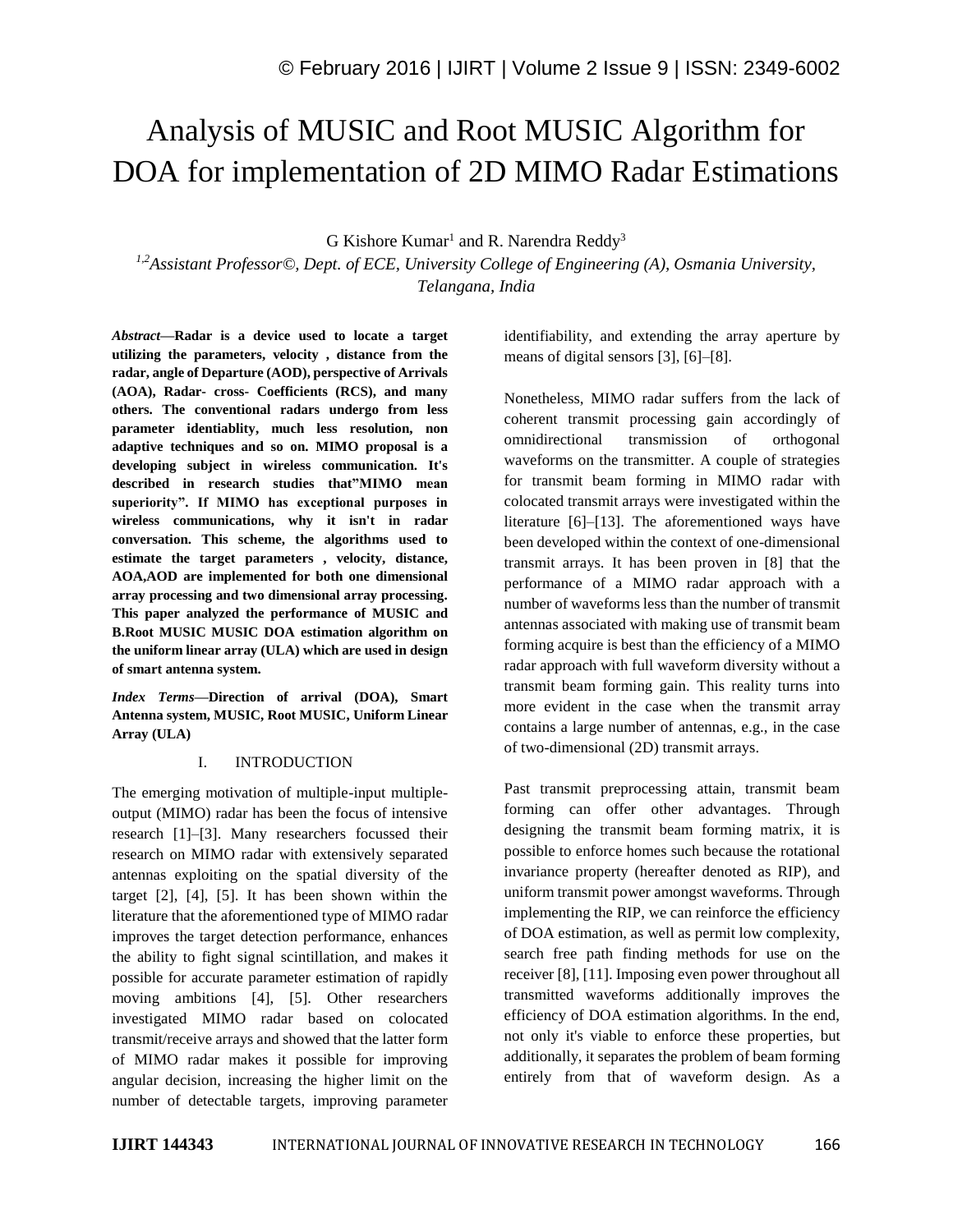consequence, the one limit we location on our set of waveforms is that they be orthogonal.

Smart Antennas used to establish the direction of arrival (DOA) of the signal that is required to trace and in finding the meant mobile set. Direction of arrival (DOA) estimation is the procedure of estimating the course of an incident signal from mobile devices to the base Transceiver Station. In this manner, sign-to-Interference and-Noise Ratio (SINR) improves through producing nulls alongside the path of interference. Accordingly direction of arrival for incident signals is an essential processing step in lots of sensors methods, i.e., radar, sonar, Measure electronic Surveillance (MSE), submarine acoustics, geodesic vicinity, optical interferometry, and many others.

## II. LITERATURE SURVEY

MIMO which is a short time period of more than one enter and multiple output, is a thought technology in modern wireless conversation approach. MIMO, used to be introduced by way of Fisheler in Fishler et al. (2004) as new proposal in radar signal processing. It is tabulated in the be taught that there are fundamental variations between the conventional segment radars and MIMO radars. MIMO radars are exaggerated for its' bigger efficiency for prime SNR. It is also famous that phased-array radars has rather better efficiency in low SNR. In the proposed proposal, the transmit factors emits orthogonal and independent waveform where as in usual phased radars the emitted wave changes phase co-related. The Cramer-Rao-Bound( CRF) is applied to show it's dramatically enhancements inter of DF.

MIMO radars sophisticated advantage are illustrated in J. Li and Stoica (2007). A evaluation between the ordinary radar and MIMO radar has been finished making use of the causes parameter identifiablity, effective and adaptive beam forming, probing signal design. MIMO radars has decreased part-lobes in beam forming and it's decision utilizing the CAPON and GIRT methods and increase within the detection performance of more than one targets.

Additional more J. Li et al. (2007) , proved that the parameter identiablity - the ability to identify the maximum targets over the phased-arrays making use of CRB manner. Moreover the superiority of MIMO

over its' phased counter parts as a result of the wave form diversity.

The elemental works on detection performance of radar to different type was once performed in (Swerling, 1960) bu Peter Swerling. Four varieties of radar targets had been presented. Style 1, TypeII, TypeIII, TypeIV, TypeV. The more explanation about these model are in the introduction section David.M has elevated swerling goal items Chi-rectangular goal models in (Drumheller, 1994). A theoretical analysis is implemented in (Du et al., 2008) with the finite quantity of small scatters regarded and formulation has derived for the probability of detection efficiency of the MIMO radar. That was named as non time ingesting simulation.

(J. Li & Stoica, 2007) states that MIMO radar with colocated antennas implies huge superiority over it's phased-array method , similar to elevated parameter identiablity , direct applicability of adaptive methods for parameter estimation as well as superior flexibility of transmit beam pattern designs. In a similar fashion (Haimovich, Blum et al. 2008) has observed generally separated antennas can be utilized to obtain a diversity gain for goal detection and for estimation of various parameter comparable to angle of arrival and Doppler. Both study advise that different configuration of antenna increase extraordinary features of radar. Nevertheless this study is thinking about patched antenna varieties for that reason propagates in two dimensional.

As a new notion and combo of old phased-array radars and MIMO radars phased MIMO was once offered in (Hassanien & Vorobyov, 2010). General suggestion is without dropping the advantages offered through conventional phased radar methods and mixing the waveform diversity of MIMO a propagating a coherent signal. In this thought, every arrays are partitioned into sub arrays. It's proved that the brand new techniques has a couple of advantages over the conventional phased-arrays and pure MIMO radars equivalent to lowered side lobe levels in beam sample , bigger robustness, adaptive beam forming, first-rate adaptive interference. Furthermore in (Hassanien and Vorobyov 2010),it is discovered that MIMO radar exchange-off the phased-array in the following possibilities as mentioned as follows: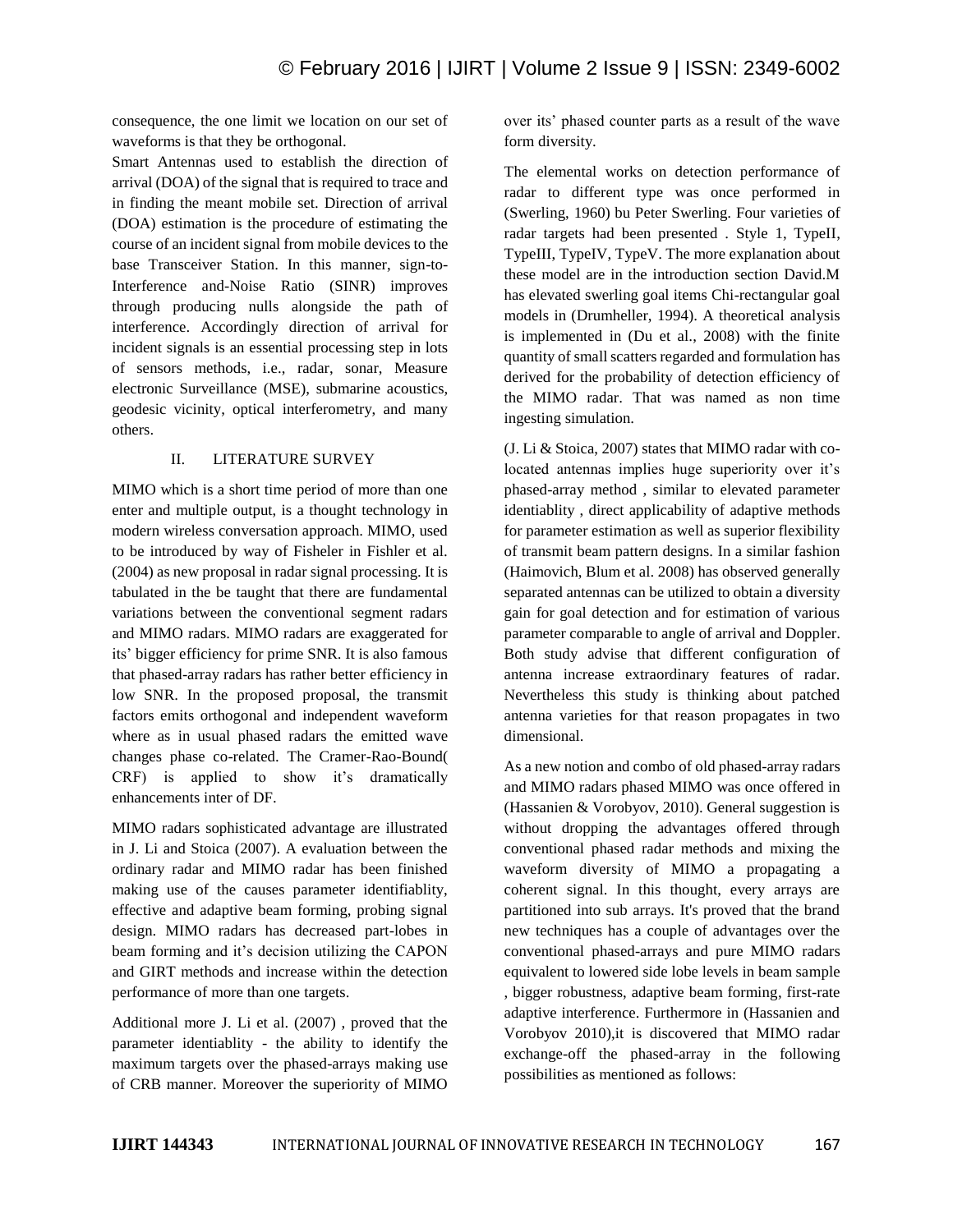1. Angle resolution, detecting higher number of ambitions, making improvements to parameter identiablity and extending array aperture

2. Using beam forming strategies at each the transmitting and receiving end effective design of overall beam pattern of the virtual array

- 3. Resolution and robustness against beam-shape loss
- 4. Improved robustness strong interference

Considerably like the above thought however with small one of a kind, in (Browning et al., 2009), used to be offered with identify hybrid phased-MIMO. Identical as the above, arrays are portioned into sub arrays and cub array configuration will also be modified but it's concluded that there are extra works needed to be performed because the quantity of open issues raised.

But in Hassanien and Vorobyov (2010), the certainly one of predicament upward thrust with hybrid-phased MIMO is solved, a decision matrix is introduced with steering vector to select subsets hence the configuration can also be transformed.

## III. PROPOSED FRAMEWORK

The procedure used for estimating the direction of arrival (DOA) of radio indicators in wireless process has received gigantic awareness seeing that estimating the course of arrival of several radio signals impinging on an array of sensors is required in a type of different applications, together with radar, sonar and seismology[12-13].

DOA estimation utilising a constant antenna has many negative aspects akin to its resolution is confined by antenna's primary lobe beam width [14].Antenna's mainlobe beam width is inversely proportional to bodily dimension. Accordingly improving accuracy of perspective dimension by using increasing physical dimension of receiving antenna is just not at all times a practical solution. Certain techniques comparable to a missile seeker or aircraft antenna have bodily dimension challenge, as a consequence they furnish broad essential lobe beam width. So that decision is terrible. Instead of making use of a single antenna an array antenna procedure with revolutionary signal processing can increase the resolution of signal

DOA[15]. A array antenna has higher efficiency in sign reception and parameter estimation.

As proven in fig.1 DOA estimation is relies on many parameters similar to number of cell users, inter element spacing, quantity of indicators and spatial distribution. There are many exclusive tremendous resolution algorithms similar to spectral estimation, model founded and Eigen evaluation. In this paper we pay attention to estimation of DOA making use of tune (a couple of signal classification) algorithm.



**Fig.1: Uniform linear array with M-Element**

Consider, D signals which are incident on ULA and the received input data vector at M-elements that are separated by a distance d can be expressed as a linear combination of N incident waveforms and noise. The signal vector u (k) can be defined as

() = ∑ (<sup>1</sup> )<sup>1</sup> + () =1 ………………. (1)  $u(k) [a(a\theta_1) \dots \dots a(a\theta_p)] \begin{bmatrix} s_1(k) \\ s_2(k) \end{bmatrix}$  $\begin{bmatrix} S_1(\kappa) \\ S_D(k) \end{bmatrix} + n(k) \dots (2)$ () = () + () …………………….. … (3) where  $A = [a\theta_1 a\theta_2 \dots \dots \dots \dots \dots a\theta_D]$  is the matrix of steering vectors,  $T(t) =$  $[s_1(k)s_2(k) \dots \dots \dots s_n(k)]$  is the signal vectors and  $n(t) = [n_1(k)n_2(k) ... ... n_n(k)]$  is a noise vector with components of varience  $\sigma_n^2$ . The input covariance matrix is given by = [] + [] ……………….(4)

 = + <sup>2</sup> ……………………… (5) where  $R_{ss}$  is the signal correlation matrix.

## A. Music algorithm

MUSIC algorithm is a high resolution Multiples Signal Classification subspace DOA estimation algorithm which based on exploiting the Eigen structure of the input covariance matrix. Fig.2 shows the flowchart of MUSIC algorithm. Direction of arrival estimation is the process of estimating the direction of an incomming signal from mobile devices to the Base Transceiver Station.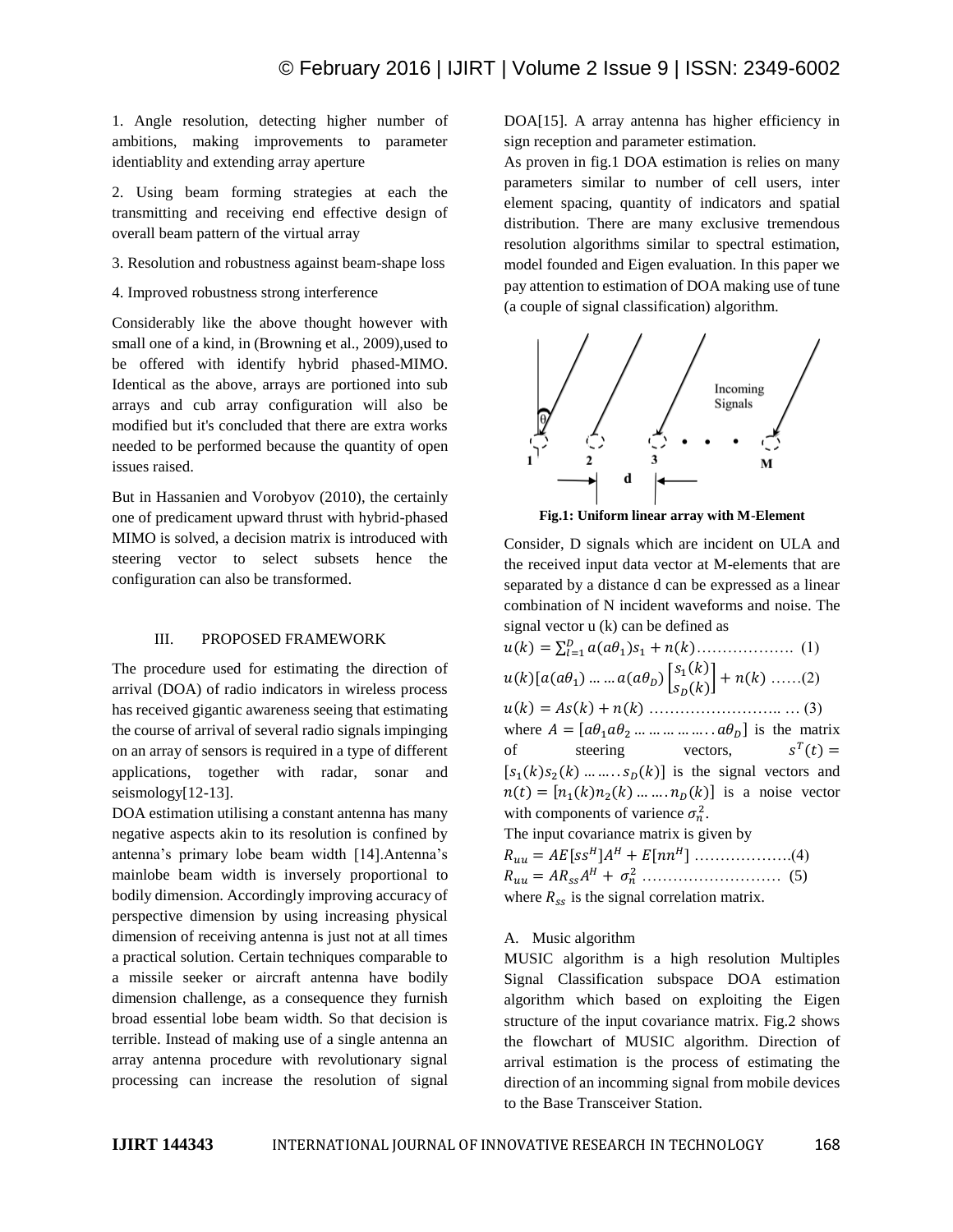

MUSIC deals with the decomposition of correlation matrix into two orthogonal matrices, signal-subspace and noise subspace [15]. Estimation of direction is performed from one of these subspaces, assuming that noise in each channel is highly uncorrelated [15]. This makes the correlation matrix diagonal [15]. The correlation matrix from equation (5) is

 $R_{uu} = AR_{ss}A^H + \sigma_n^2$ 

Where  $H - "Hermitian"$  means conjugate transpose. The eigenvectors of the covariance matrix belong to either of the two orthogonal subspaces, signal subspace and the noise subspace. The array correlation matrix has M Eigen values  $((\lambda_1, \lambda_2, \lambda_3, ..., \lambda_M))$  along with M Eigenvectors  $(E_1, E_2, \dots \dots \dots E_M)$ .

If the Eigen values are arranged in largest to smallest order, the next step is dividing the matrix E into two subspaces  $\lceil \cdot \rceil$ . is the noise subspace composed of M – D Eigenvectors associated with the noise and dimension of noise subspace is, while is  $E<sub>S</sub>$  is the signal subspace composed of M Eigenvectors associated with the incoming signal. Due to the orthogonality of noise subspace and the array steering vector corresponding to signal components at the angles of arrival  $(\theta_1, \theta_2, \theta_3, \dots, \theta_M)$  the matrix product  $a^H(\theta)E_N E_N H_a(\theta)$ =0 corresponding to the DOA of a multipath component. Then the DOAs of the multiple

incoming signals can be finding out by locating the peak of a MUSIC spatial spectrum given by

$$
P_{MUSIC}(\theta) = \frac{1}{a^H(\theta)E_nE_nH_a(\theta)}\dots(6)
$$

#### B. Root MUSIC

There are many different approaches has been found to modify MUSIC algorithm to increase the resolution of the angle estimation and decrease the computation complexity. The one accepted by many and used by many researchers is called Root-MUSIC which was developed by Barbell, which is based on the idea exploring the polynomial roots of linear spaced arrays. Signal space eigen vectors is used to define a rational spectrum function with improved resolution capability.

#### IV. CONCLUSION

This study just focus on implementing available AOA, AOD estimating algorithms and implementing newly proposed 2D Root MUSIC algorithm.values. MUSIC can estimate incoherent (uncorrelated) signal very well but it fails to detect correlated signals. Root MUSIC estimates accurate DOA of signal under coherent condition while MUSIC algorithm shows interference.

#### **REFERENCES**

- [1] J. Li and P. Stoica, MIMO Radar Signal Processing. New Jersy: Wiley, 2009.
- [2] A. Haimovich, R. Blum, and L. Cimini, "MIMO radar with widely separated antennas," IEEE Signal Processing Magaz., vol. 25, pp. 116– 129, Jan. 2008.
- [3] J. Li and P. Stoica, "MIMO radar with colocated antennas," IEEE Signal Processing Magaz., vol. 24, pp. 106–114, Sept. 2007.
- [4] E. Fishler, A. Haimovich, R. Blum, L. Cimini, D. Chizhik, and R. Valenzuela, "Spatial diversity in radarsModels and detection performance," IEEE Trans. Signal Process., vol. 54, pp. 823–838, Mar. 2006.
- [5] A. Hassanien, S. A. Vorobyov, and A. B. Gershman, "Moving target parameters estimation in non-coherent MIMO radar systems," IEEE Trans. Signal Processing, vol. 60, no. 5, pp. 2354–2361, May 2012.